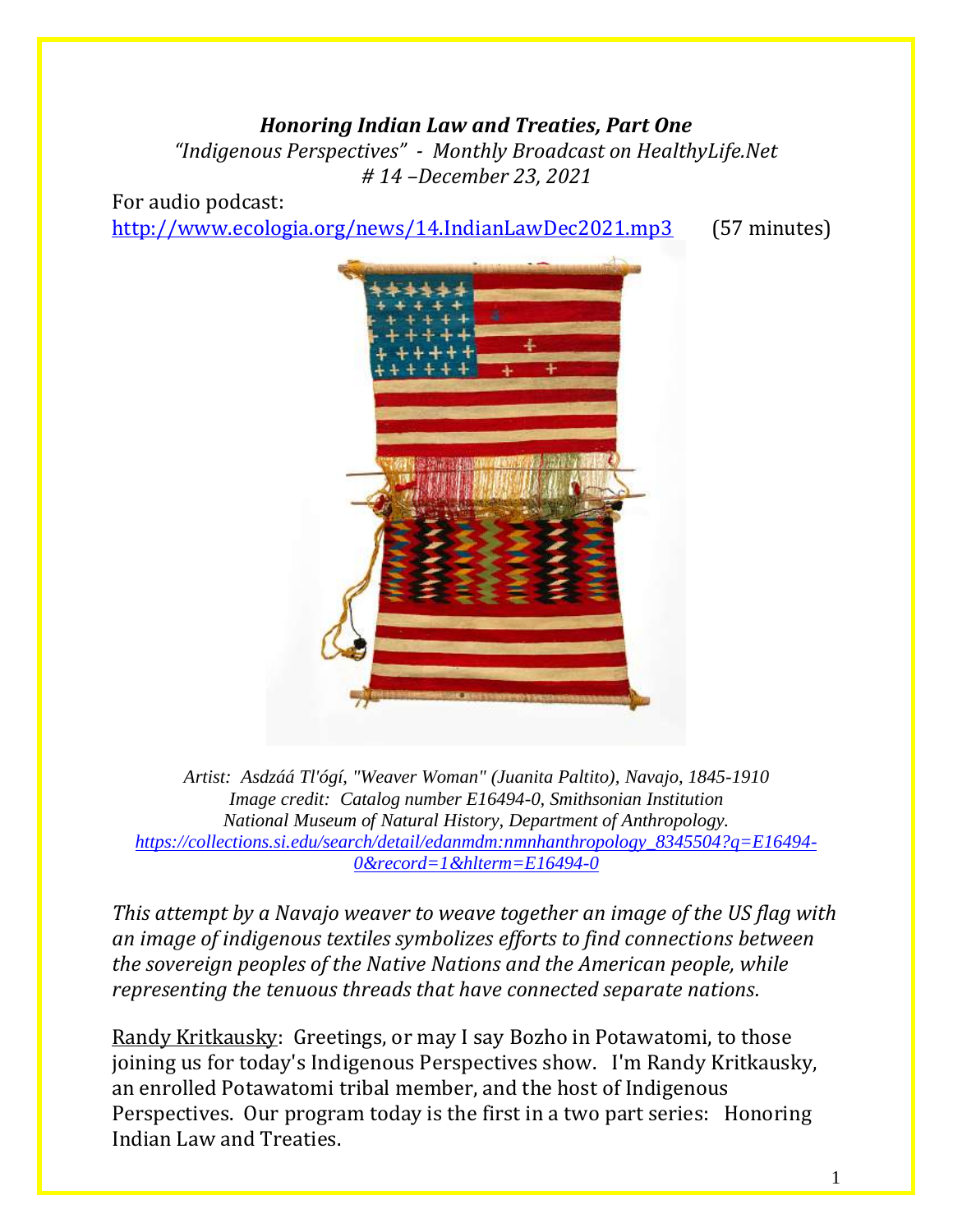Indigenous Perspectives originates from Vermont in the United States. Vermont is located on lands that the Abenaki people call N'dakinna. It's the unceded traditional territory of the Abenaki people, who for thousands of years have been, and continue to be, stewards of the lands found here and across the border in Québec province in Canada.

Carolyn Schmidt: And I'm Carolyn Schmidt, Randy's co-host. We begin by acknowledging where we come from, both culturally and geographically, as this program, Indigenous Perspectives, focuses on understanding our roots in Mother Earth and our connections with our ancestors.

We have two guests today, both deeply committed to exploring the puzzling and troubling history of relations between Native American Indian tribal nations and the United States and Canada.

Steve Schwartzberg is a former Director of Undergraduate Studies for International Studies at Yale University, and he is writing a book titled "Arguments over Genocide: The War of Words over Cherokee Removal in the Congress and the Supreme Court. " So, welcome, Steve.

And Peter d'Errico is a member of the New Mexico Bar Association and a former staff attorney at Navajo Legal Services, where he litigated indigenous land and fishing rights, and also Native spiritual freedom rights in prisons. *[Carolyn mis-spoke here; the land, fishing and spiritual freedom cases were separate from Peter's Navajo work. He has litigated on behalf of Wampanoag on the land issues, Western Shoshone on fishing issues, and a variety of tribal members, enrolled and non-enrolled alike, on their freedom to practice indigenous spiritual traditions in prison.]* Peter is a Professor Emeritus of Legal Studies at the University of Massachusetts at Amherst. Welcome Peter.

#### Peter d'Errico: Thank you.

Carolyn: I'll be moderating today's discussion. Randy will frame the discussion and provide an indigenous perspective. So welcome again Peter and Steve, and Randy, over to you,

Randy: The metaphor we want to use today to help our listeners get a handle on this is the image of a puzzle - a puzzle without the box image on the top to give clues to the person assembling the pieces as to what the final image might be. In other words, it's a challenge to figure out what the big picture is until some of the parts are connected. Only then does an image of 500 years of Indian law and treaty history begin to emerge. Each of our program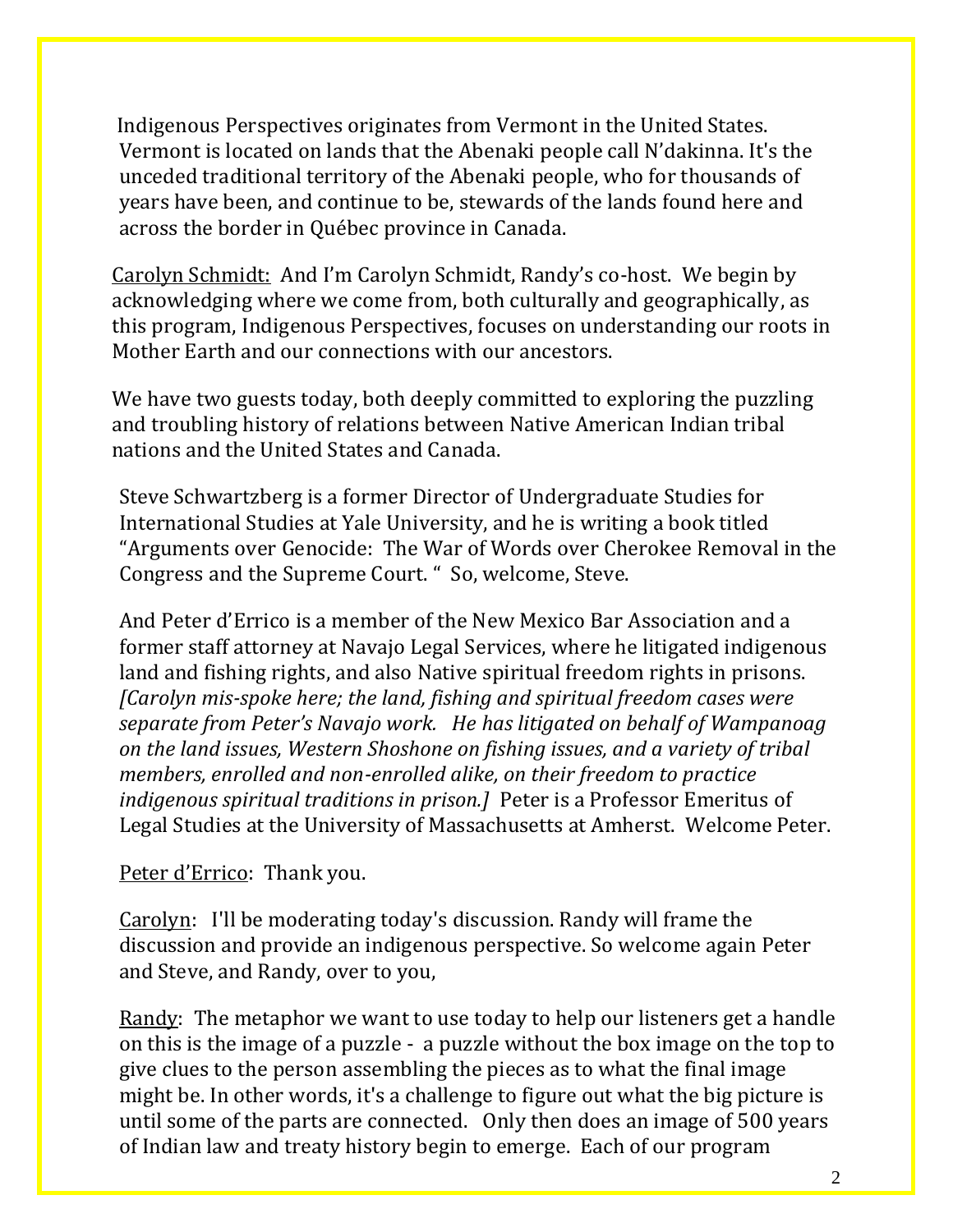guests, and we the hosts, have different puzzle pieces. So join us in our exploration of how things fit together.

Carolyn: So let's start with the basics, the border pieces of the puzzle, so to say. There's often confusion about the legal status of Indians and Indian Reservations in the United States (in Canada, they use the terms First Nations and Reserves). We know that tribal members on reservations have their own governments, choose their own leaders and make their own laws, but they are also under Federal Government Indian law, made by Congress in the US and Parliament in Canada. So, Peter, can you explain what Federal Government Indian Law is, and how it's different from laws made by the Indians themselves?

Peter d'Errico: Yes. Actually I want to thank Randy for that great image of the puzzle with no picture to know what is the puzzle about. Because the picture of law related to indigenous peoples and nation-states is an incredible mess, around the world. And the mess of the pieces of the puzzle is worsened by the fact that there are layers of the puzzle. It's - the box doesn't just have one puzzle in it. It has more than one puzzle. And as the developments over time have occurred, it turns out that some of the pieces that are necessary to understand a given piece or layer of the puzzle have been lost, or thrown away, or forgotten. And it turns out sometimes that additional pieces, from completely different puzzles, have been tossed into the box.

So now that sounds - that's the image, and maybe it sounds a little abstract. So let me, let me try to talk about the layers very quickly. There is - as, Carolyn, you said - there is the whole domain of what we could call tribal law or tribal laws - I think they're really ways of life. They're not like a state legal system with police and the rest of it. So you could have Navajo law or Apache law or Wampanoag law, to use that word law. And that exists everywhere Native peoples exist, on Turtle Island and around the world.

And then there is the layer that is the law of the nation-states. And I think it's really important to understand that the common way of talking about Native peoples exacerbates the problem. It mixes up the level.

So sometimes people will say, "oh, the Apache in Arizona." Well, actually the Apache can't be in Arizona because the Apache were there long before Arizona existed. So if you actually wanted to say it accurately, you'd say "Arizona in Apacheland" and get the thing right! At least, get the layers right. And the same with Canada and the US: there's a line, an imaginary line we're so used to thinking about, because we think about maps. It's a state border;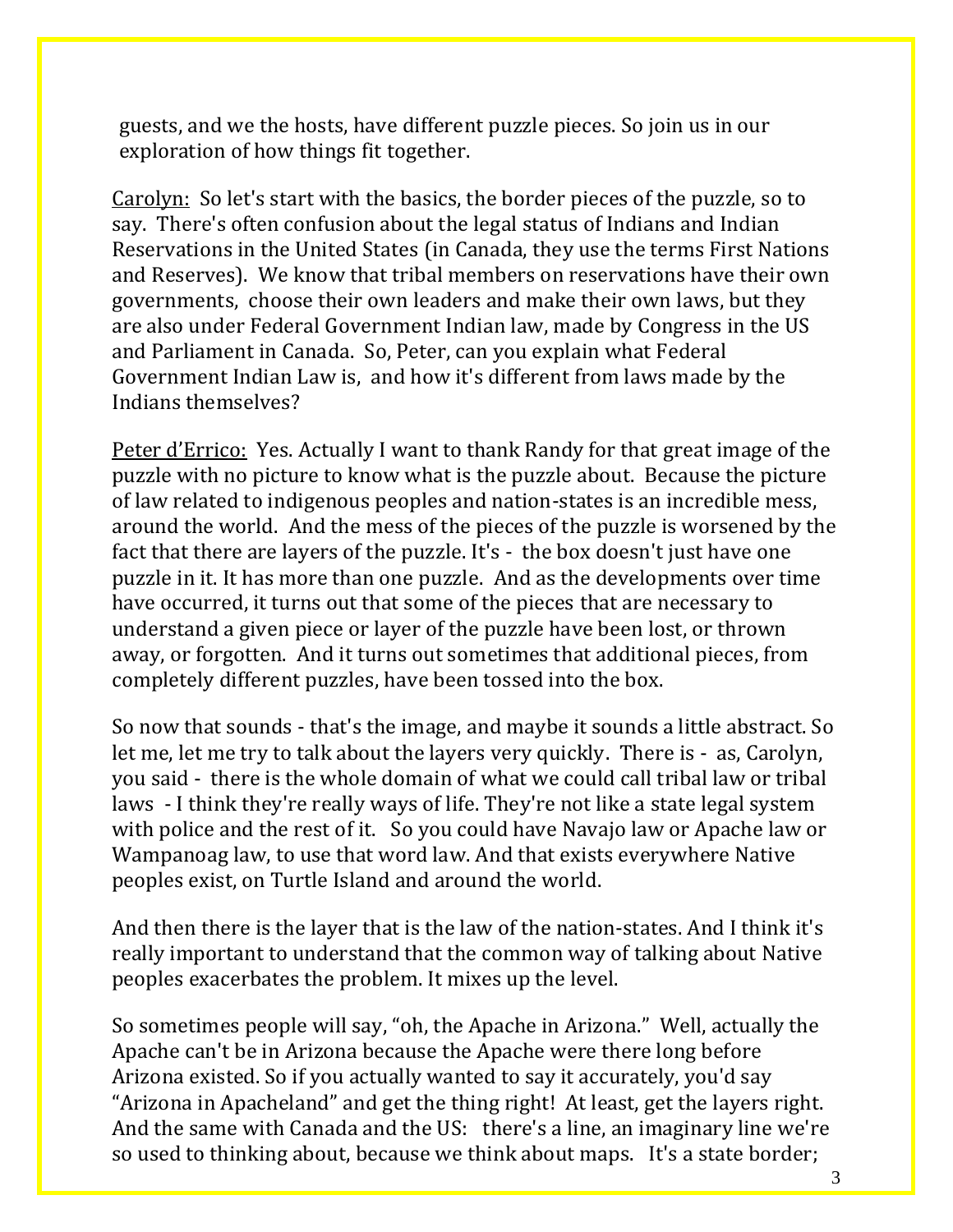that state border came after all of the indigenous peoples that already existed in what we now say on one side of the border or the other side of the border. The situation is really exemplified by the Mohawk, who have areas that straddle that border. And there are other peoples as well, but that one made the news some years ago, so I focus on that.

So that - in a nutshell, tribal law - if we want to use that phrase "law" - tribal law is what indigenous peoples create out of their own culture for themselves, for governing their lives. Philip Deer referred to it; he said we had a workable government; it was workable for us for thousands of years.

Then there is the newcomer governments, the various nation-states - Canada and the US, for example, in our part of the world - that come in and invade that preexisting situation and then claim dominance over it and say, "we're now the bosses of all of you."

Carolyn: So this is fabulous Peter, and really clear. So where does the Federal Indian Law come in?

Peter: Federal - it's, that's an interesting phrase. I have a book coming out, sometime in 2022, it's currently scheduled. And I - the title of the book, is "Federal Anti-Indian Law". And that title basically says it all for me.

The common phrase is Federal Indian Law in the United States. It's a scheme of government, including statutes, court decisions, agency regulations, all of them premised on the claim that the United States is superior to the Native nations and that the originating case - it actually came from a specific case, the foundation, , we can talk about in more detail later - but it's in 1823, the name of the case Johnson versus McIntosh *[M'Intosh],* and it's really a property case. So Federal Indian law is really growing out of property law.

And the key property law, so called, is the decision in that case, Supreme Court of the United States saying that the United States owns all of the lands of the continent. And that the Native peoples who are already here don't own it, that they are like tenants. They are occupants, that's the way the court put it, that they - they are occupants on the land. They do not have title to the land. So from that property decision grew the system of law we call Federal Indian law, which is the US's attempt to say, now that we have declared, we, US, have declared that we own your land, how are we going to handle you, the people -

Carolyn: Randy has a comment.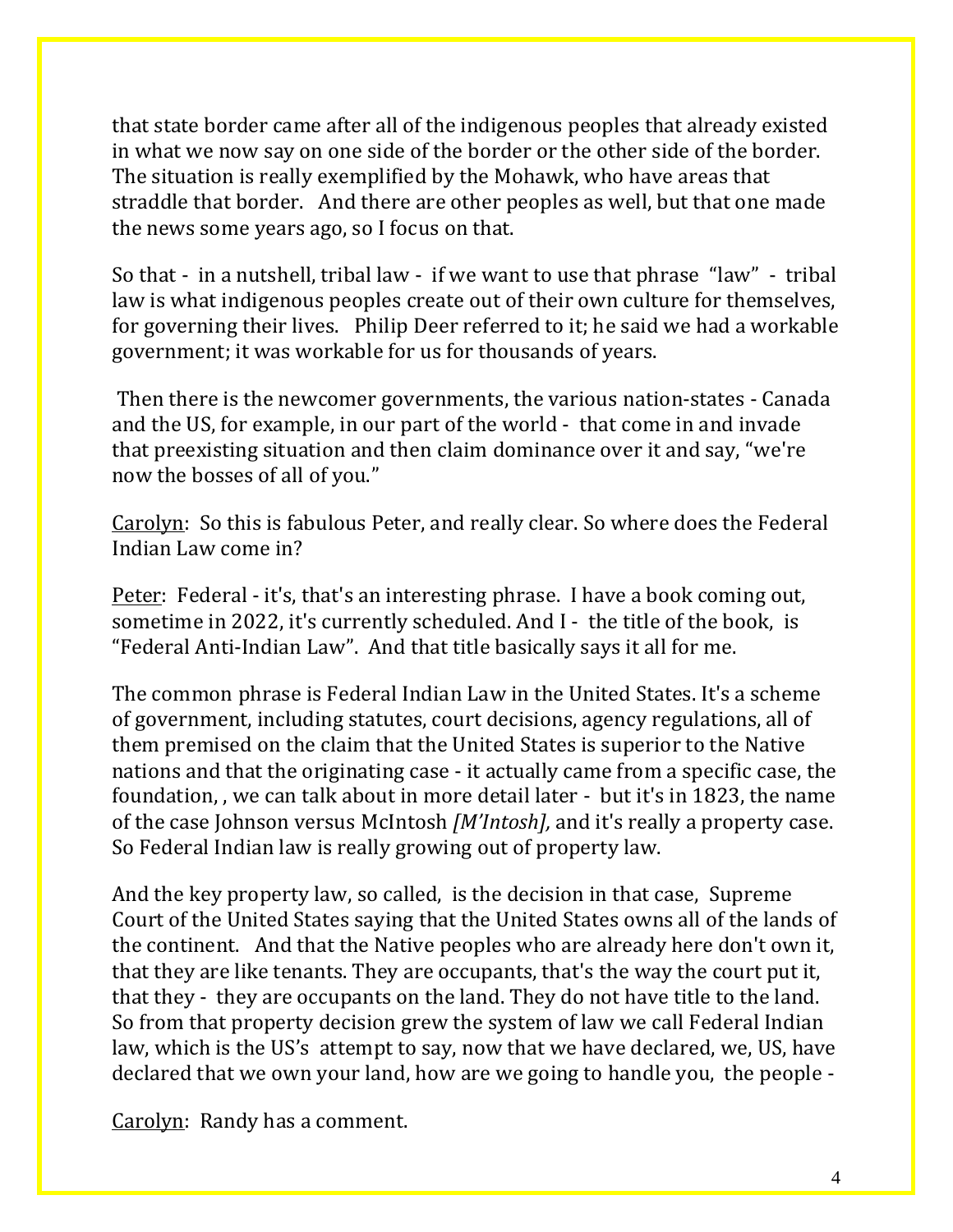Randy: So yes, I'm going to draw Steven in at this point because this is the perfect moment. You're referring to territory and most listeners are going to say, "Well, don't we have treaties with Indians? Doesn't that define who has territory and who has authority on that territory?" Steven, jump - jump in. Cause I know this is -

Steve Schwartzberg: I would say that the answer is yes, treaties do define this according to the Constitution. But no, treaties don't define this, according to Federal Indian law. And I'll explain what I mean by that in a moment. But I want to first thank you for this image of a puzzle. And to suggest that if we go back in time, as Peter has started to do, to the late 18th and early 19th centuries, we get some sense of an outline of the puzzle that has been lost to us, that has been effaced with time.

And so I want to take us back to two comments from people who are involved on the invader state side in the early days. One is James Wilson, who's my favorite among the framers of the Constitution, who told the Continental Congress in 1776, that "we have no right over the Indians, whether within or *[without]* the real or pretended limits of any colony…. grants made 3000 miles to the eastward, have no validity with the Indians."

And that's a position that I think the United States has to come back to. And I'll talk about what I mean by that in a bit. The other quote I want to bring up - I can't give it to you from memory - from Benjamin Franklin writing in 1783, where he says, "Savages we call them because their manners differ from ours, which we consider the height of civility. They say they feel the same way about theirs." And then Franklin goes on to talk about the great order and decency with which the Indians hold public meetings. And he goes on to talk about the role of women in these public meetings, as being the records of the tribunals of the Native nations. And he says, "When we compare their memories, after a hundred years with our written records, their memories of the stipulations of treaties are exact." He says that *[among the Indians]* "it is a great indecency to interrupt another while the other person is speaking."

And so here's Franklin praising the civility of the native nations, indeed showing that in some ways that civility is greater than that of the American people. And in particular praising their knowledge of treaties. And I want to contrast that knowledge of treaties with the lack of knowledge of treaties in the United States.

And this is the segue back to your earlier point about the Constitution and about what treaties mean in the Constitution as against what they mean in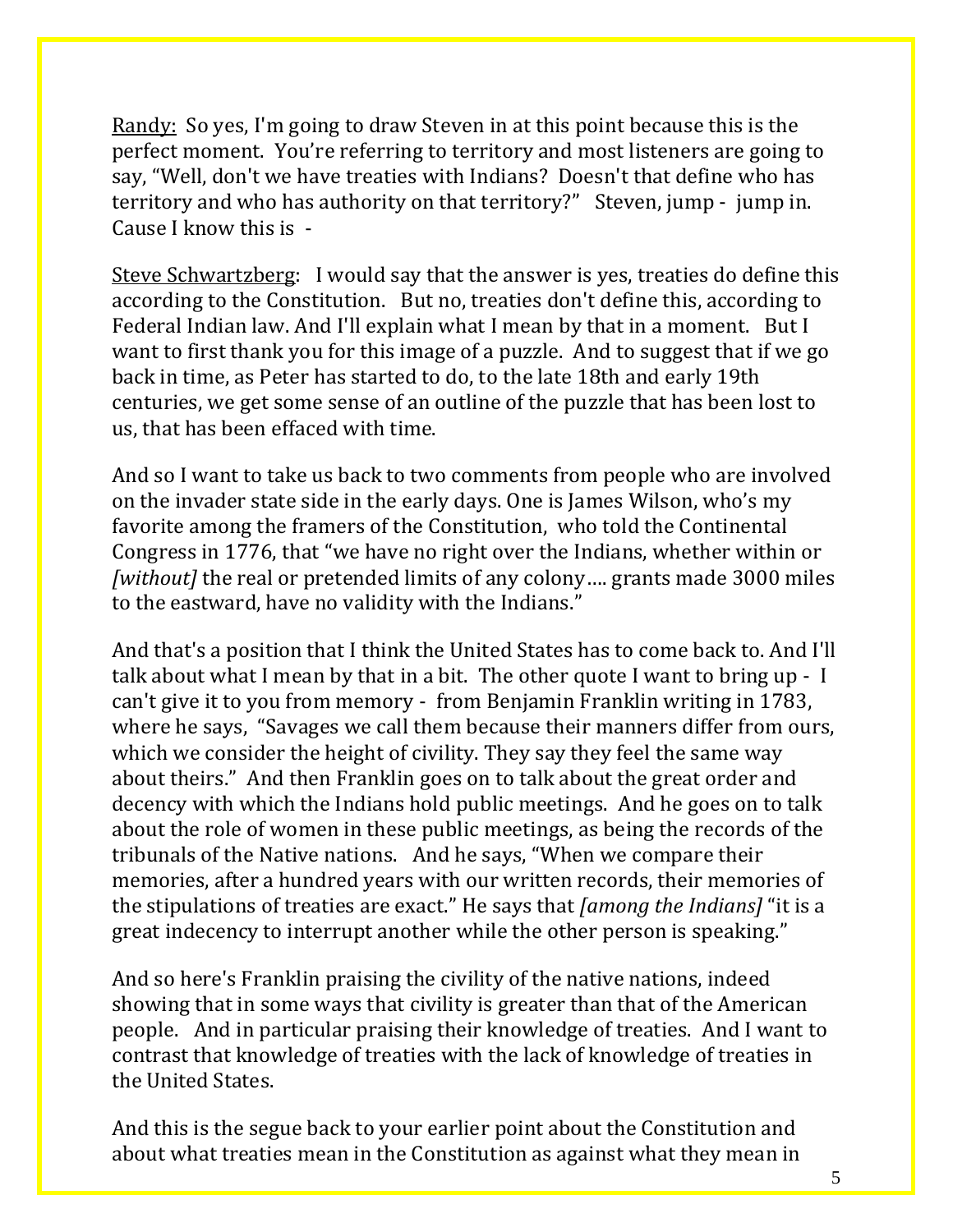Federal Indian Law. So in the Constitution treaties are described as the supreme law of the land. *[But]* in the practice of Federal Indian law, it said this is as a result of what I call a 'bad faith' interpretive stance toward the treaties that the United States has signed - it said that any treaty that is signed with a Native nation is not really binding upon the United States because the United States is the sovereign and therefore it can get out from under any treaty it wants by appealing to its sovereignty.

And its sovereignty, to come back to Peter's point, rests on this claim in Johnson v. McIntosh that there were some Christians who first laid eyes on the land, or set foot on the land, and as a result of that, they acquired an "ultimate dominion" over the land. So they acquired not only a title as they called it to the land, but an authority, a right as Marshall put it, to a degree of sovereignty over the native nations.

Carolyn: Okay, Steve, I'm going to stop because you're coming into something really important, the Doctrine of Discovery. This is something that our listeners may or may not be familiar with, but it's really important. We need to discuss what it is and then why it's resonated down even till today, despite its rather dubious ancestry. Who wants to start with the Doctrine of Discovery?

Steve: I'll defer to Peter.

Peter: Thanks, I would - I think the simplest way *[to explain this]* because it is such a strange comment - Most people have heard of the so-called Discovery Doctrine, or not most people, but many people have heard about the Discovery Doctrine. But Discovery is short for Christian Discovery. And the way we understand that is going back to that foundation case Johnson against McIntosh, where Chief Justice John Marshall - who by the way is celebrated by so many historians and political scientists and jurists for this great man - he wrote the opinion in which he was very clear about the basis that he was saying that the US owned the continent. And the basis, he said, came from the practice of the English monarch. And I would add here, it was not just the English. It was the Spanish actually before the English, and it was the Portuguese before the Spanish, who relied on the Papal doctrine that Christianity was supreme in the world.

So Henry VII followed that tradition in 1496 - and all of this is discussed by John Marshall in the case - in 1496, Henry - King Henry - commissioned John Cabot, and this is a direct quote from the commission: "Discover countries, unknown to Christian people and take possession of them, notwithstanding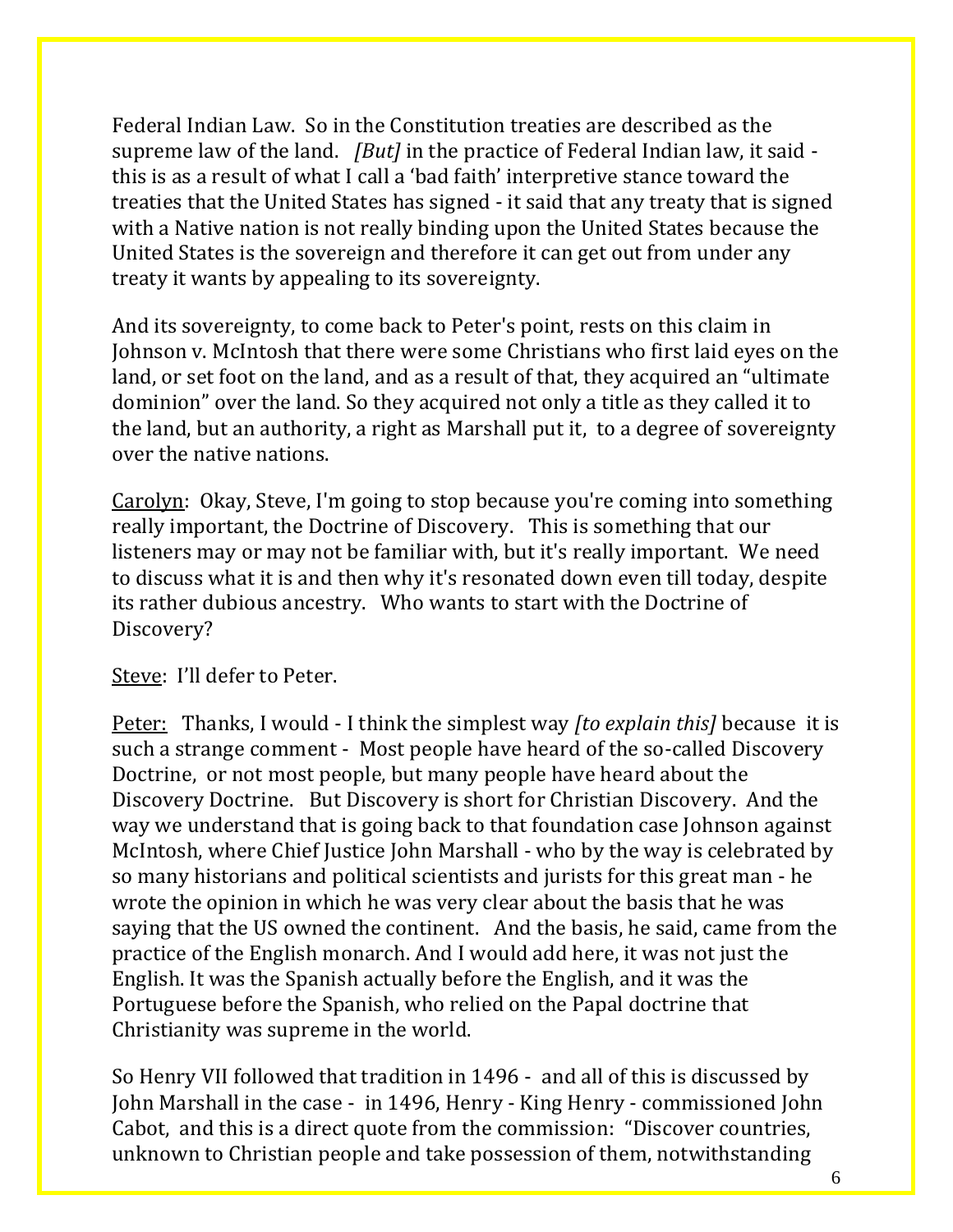the occupancy of the natives who are heathens". So right there at the beginning of this whole theory or doctrine is an explicit statement that Christian people are superior to heathens, and the natives are heathens. And Marshall concluded that case by saying that "Cabot's discovery is the foundation of our title", "our" meaning the US, based on the Christian colonizers' what he called "right of acquisition."

So that's the Doctrine of Christian Discovery. It underlies all of Federal Indian Law to this day. And we can talk about some examples of that in a moment, but that's the origin. It's a 500 year old doctrine that came out of the Catholic – a time when actually Europe didn't exist, it was called Christendom. It was the Christian world, the Christian empire. And when the Christian world began to fragment, it fragmented right at this time when the different Christian monarchs decided that they were in competition with each other, for this socalled New World.

Randy: So I would imagine that some of our listeners, maybe most of our listeners, including a lot of indigenous people are saying, "Doctrine of Discovery, that sounds like sort of an outdated, crazy idea. It certainly can't be relevant now. I understand that, you know, Marshall in 1823 might have cited it, but gosh, is it still relevant today?"

And when I, when I first discovered it, you know, I was in shock. I still am in shock. And I mentioned it to a retired federal judge. And, you know, first of all, he had no knowledge of it whatsoever. And secondly, when I explained what it was, he said, "Oh, can't, can't possibly be relevant. You know, that that just - that's just not possible!" So how - to back up and re-explain again, because I think people need to hear this more than once - how is it that something that was declared by a Pope in 1493 still shapes the thinking, not just of our courts, but of our whole society more than 500 years later?

Peter: That's a profound question, Randy, if I could say something about that, because I think it's profound because it asks a question about a fairly long period of history and how does history persist? How does - you know, it's the history of the present. The history is not the past, *[it's]* how a foundation persists, no matter how much gets built on top of it. And it's also profound because it illuminates the way that law forms what you might call just ordinary opinion. People become used to what has been enforced.

And I want to, before I, you know, shut up and let Steve come in here, I want to give you two quick examples of recent cases - also these cases show that this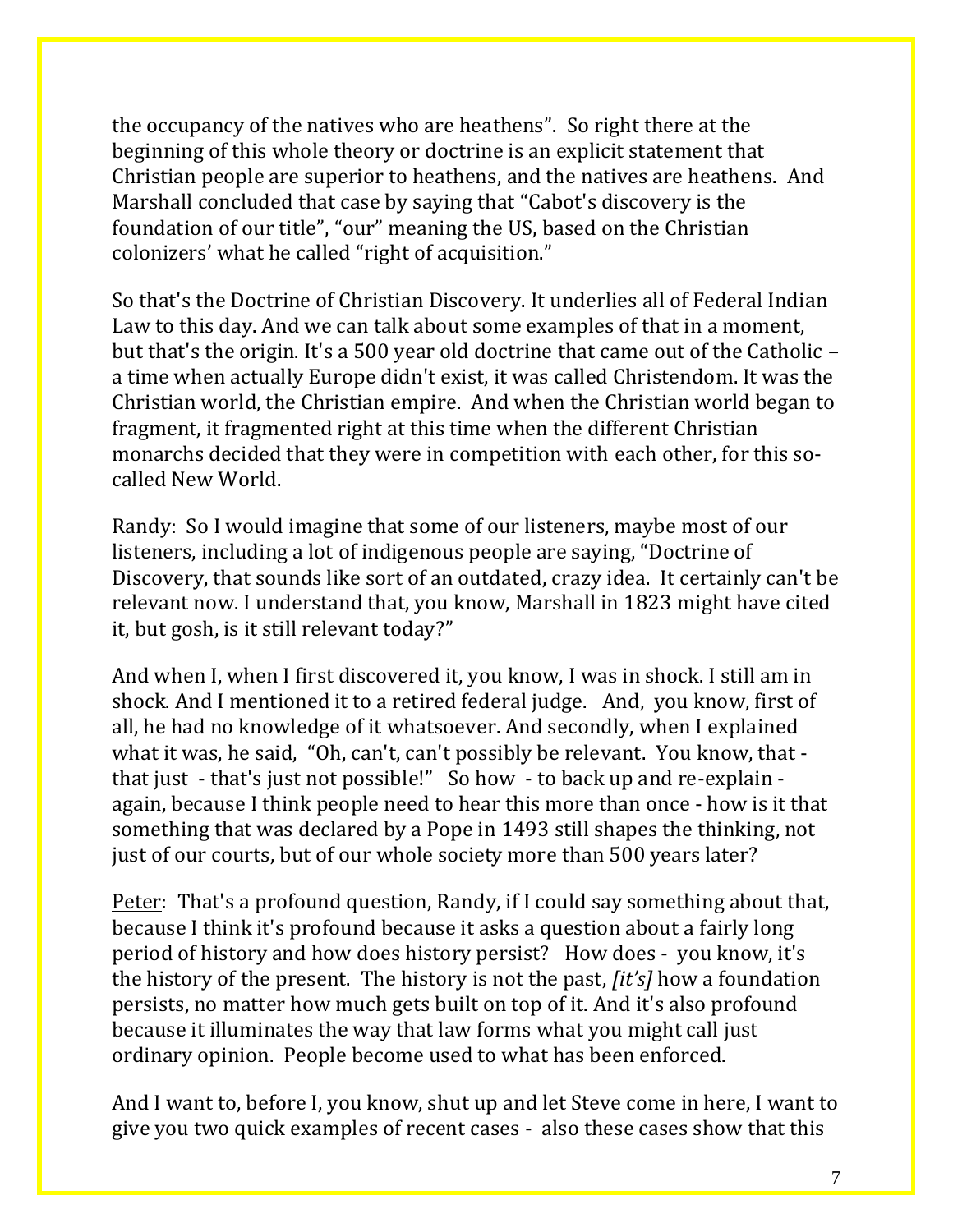is not a liberal versus conservative issue. This is simply a straight out legal doctrine issue.

In 2005, there was a case where the Oneida Nation was in a dispute with the city of Sherrill, New York, about who owned the land. And when the case finally got to the Supreme Court, Justice Ruth Bader Ginsburg cited the Doctrine of Discovery. And she said it, she quoted exactly, the Doctrine of Discovery "gave fee title to the lands occupied by the Indians, to the discovering nation and then to the United States." And she denied Indian Oneida land ownership.

And in 2020, just a year ago, Justice Gorsuch said in the famous - now famous - McGirt case in Oklahoma, that Congress can breach treaties whenever it wants because of the power of Christian Discovery, but it hadn't done it *[there]* yet, that that's why the Creek nation still existed.

Randy: So, I think this is going to return us to a concept that we've uttered a few times here, and we need to start in the next segment with it, which is let's go back to this notion that our Constitution recognized that Indian peoples were sovereign nations with whom we respectfully negotiated. And I'd like to start the second segment by giving Steven an opportunity to revisit that and explain what he says is basically 'bad faith' in terms of negotiating with those sovereign nations. Because we have to keep coming back to that theme before the legal apparatus and superstructure really becomes clear. So let's take a break and we'll be back.

Carolyn: So thank you, Peter d'Errico and Steven Schwartzberg, we'll see you in a bit.

## **Segment Two**

Carolyn: Welcome back to Indigenous Perspectives. We're talking today with our guests, Peter d'Errico and Steven Schwartzberg, on the whole issue of the puzzle of Indian treaties. So Steven, you're going to pick it up talking about 'good faith' and' bad faith' treaties and the way this whole confusing mess was worked through in the 19th century.

Randy: And explain to us again, because we need to hear this more than once, what sovereignty has to do with this whole debate.

Steve : Okay. So I started off at the discussion last section with a quote from James Wilson: "We have no right over the Indians." That is to say, we have no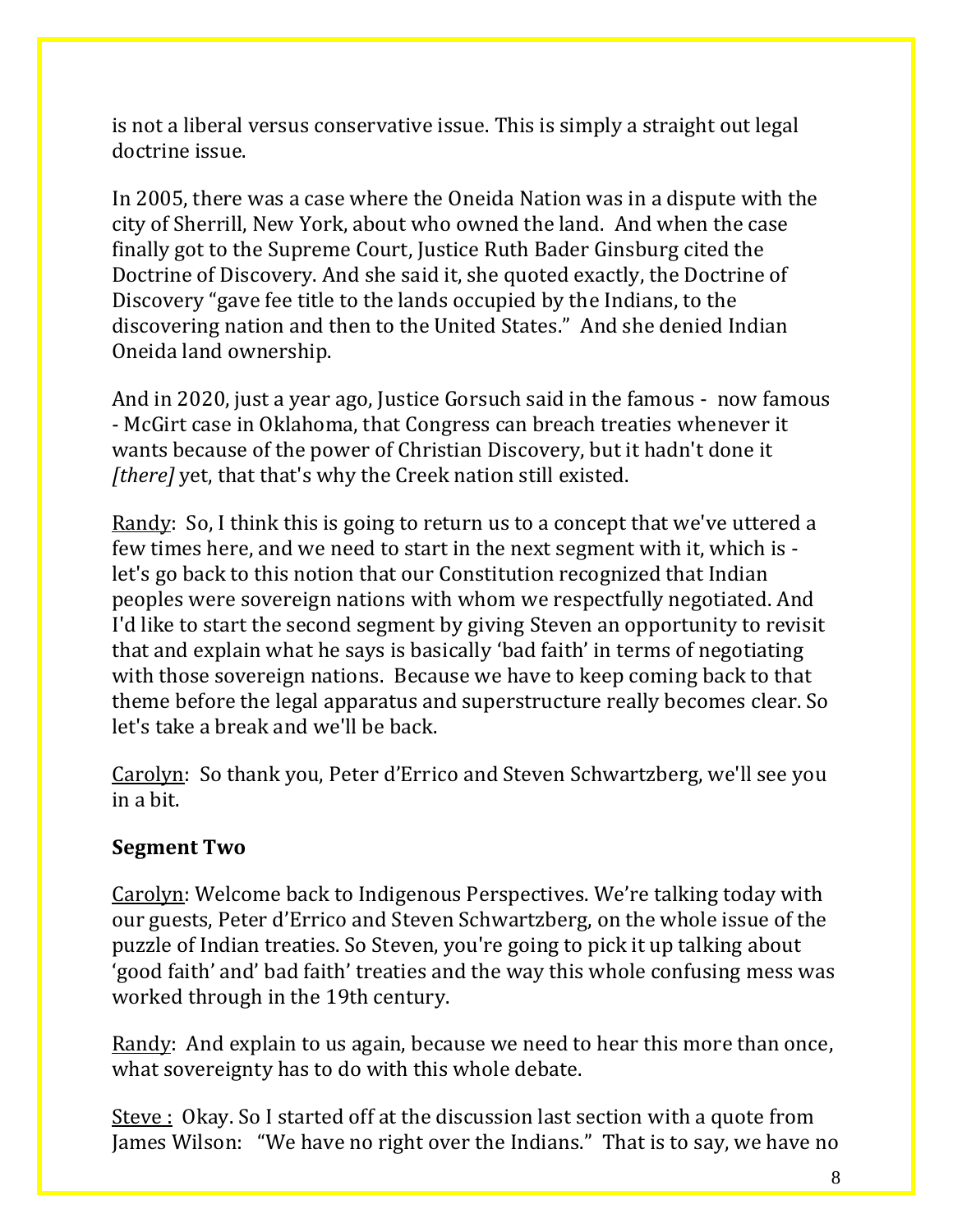sovereignty over the Indians, we have no authority over the Indians. They are sovereign, they have authority. But let me back up a little bit into the 15th century, if I might, to go back to the Doctrine of Discovery to set some of the basis for understanding the difference between those times and the early revolutionary period in the United States.

In1452, Pope Nicholas V gave a monopoly on the African slave trade to Alfonzo V of Portugal. And in doing so he claimed that the Portuguese had the right to enslave and take the properties and dominions of "Saracens, pagans and other enemies of Christ." And that set the tone for Europe as a whole to start to view peoples outside of Europe as inferior, as subject to being enslaved, as not Christian and not really - not Christian, but anti-Christian in the eyes of the Christian.

So the Christians are going to go be aggressive, and they're going to go blame the people they're being aggressive towards as though they were aggressive toward them. That's the psychological mechanism that starts to define Europe in relation to the rest of the world. Now that got to be embarrassing in the course of the Enlightenment. And we can talk about the Enlightenment and the role of the indigenous critique of Western culture in bringing about the Enlightenment in a later episode.

But what I want to emphasize is this embarrassment over the idea that you could acquire territory, you could acquire title, simply by looking at the land or setting foot on the land, when there were peoples who were already there, who obviously it was their land and is their land. So in the course of the hundreds of years from the 1490s into the 1770s, you get some people who want to try and make deals with the Native nations to purchase land.

Now, this isn't real purchase; it's nothing like what land is worth. It's a violation of Native laws that say you can't own the quote unquote "right of the soil" to begin with. But put all of that aside for the moment and draw a distinction between someone like James Wilson and someone like John Marshall. For James Wilson, a big land speculator, he wants to be able to have private citizens buy land directly from the Native nations. For John Marshall, another big land speculator, he wants to have the land title come from some Christians looking at the land. So his properties in Kentucky, especially, and his family's properties, even though they've never approached the nations who live there to try and buy this land, somehow he owns title to it. So there is essentially enough 'bad faith' to go around in this, but there's a distinction between, I think at least, Wilson's position that there is no authority that the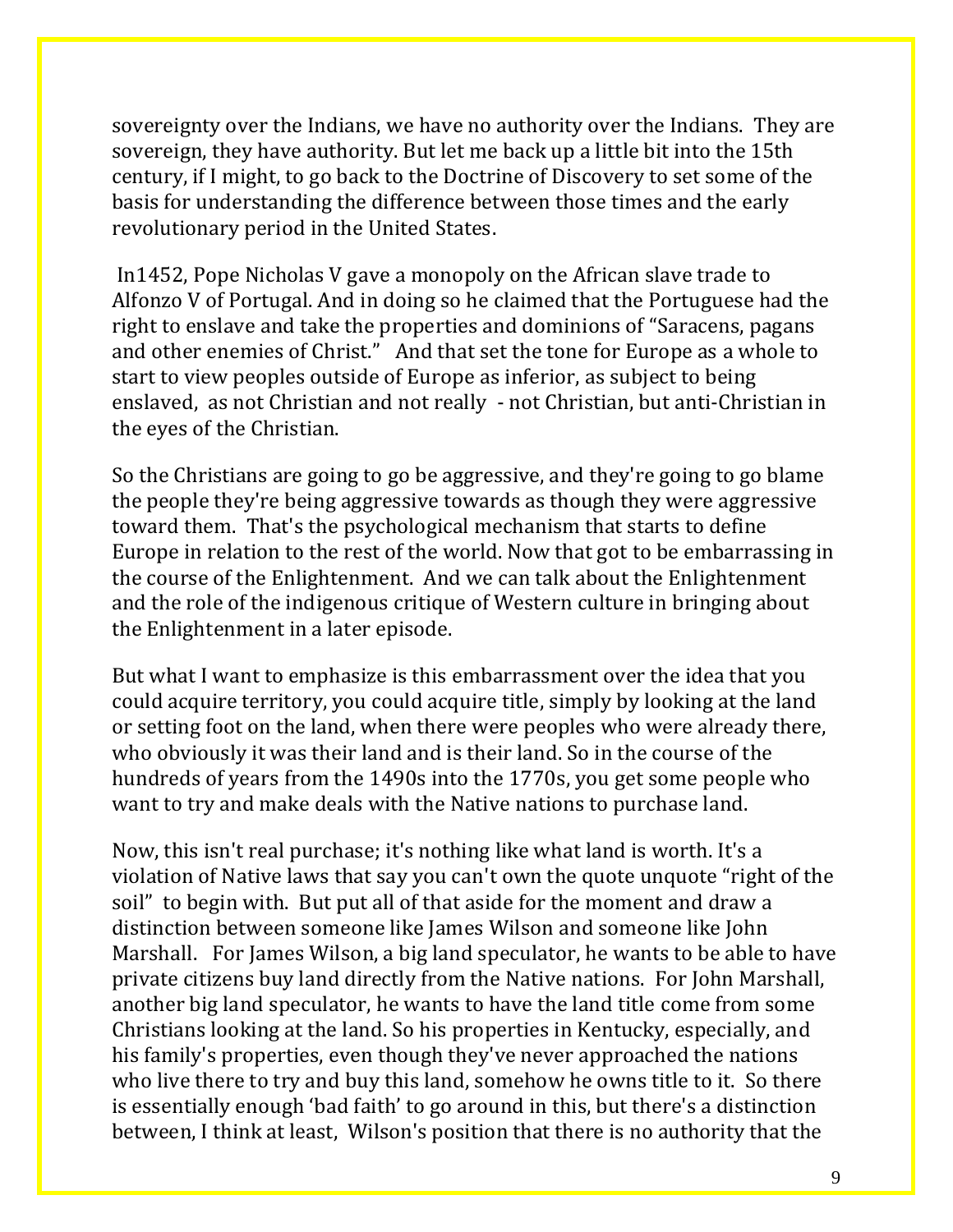colonists, the invading state, has over the Native nations and Marshall's position that the Native nations are under the sovereignty of the United States.

Carolyn: So am I correct in understanding the whole idea of the 'bad faith treaties' comes out of the idea that the US government and states don't have to honor any agreements they might happen to make with Native peoples, because they can always just pull this "Christian discovery, we own it anyway" out of their hats?

Steve: Yes. I think that's exactly right. Peter talks about this in his work as "the exception". So instead of any kind of normal set of rules or understanding of how things ought to be in practice among peoples who respect one another, there's always this card you can plunk on the table that says, oh, I don't need to respect you because I'm sovereign.

Peter: Yes.

Steve: Peter, you want to talk about the -

Peter: You've been so clear, that's really, really good. It seems to me that when we understand the origin of this as an assertion, an aggressive religiousbased assertion, of ownership of the world, essentially, because that's what they were all after, the Christians were after, still some Christians think of this as they're after the world. That's what was brought here to this continent.

And then the petty - in comparison to that these are petty disputes, but of course they're not really petty, they're struggles for land grabs across the continent, George Washington involved in it, and as you said, John Marshall, and Wilson, whether they were on one side or another of any political party, or they were in the government or out of the government, there was a class really economy - that would be aristocratic class of the nation after they had gotten rid of the king.

Randy: So, not to introduce a downer, but just to remind listeners of what we're talking about. You know, as Steven documents in great detail in his work, what this comes up to as an end result for the Cherokee is being forcibly marched out of their homelands across the country, into Oklahoma in the winter where the famous Trail of Tears results in uncountable numbers, many, many hundreds, perhaps thousands of people dying. From my tribe, in the Chicago area, it's the Trail of Death where many hundreds of people are marched out of the woodlands into the prairies. And, you know, the same story is told throughout the 19th century.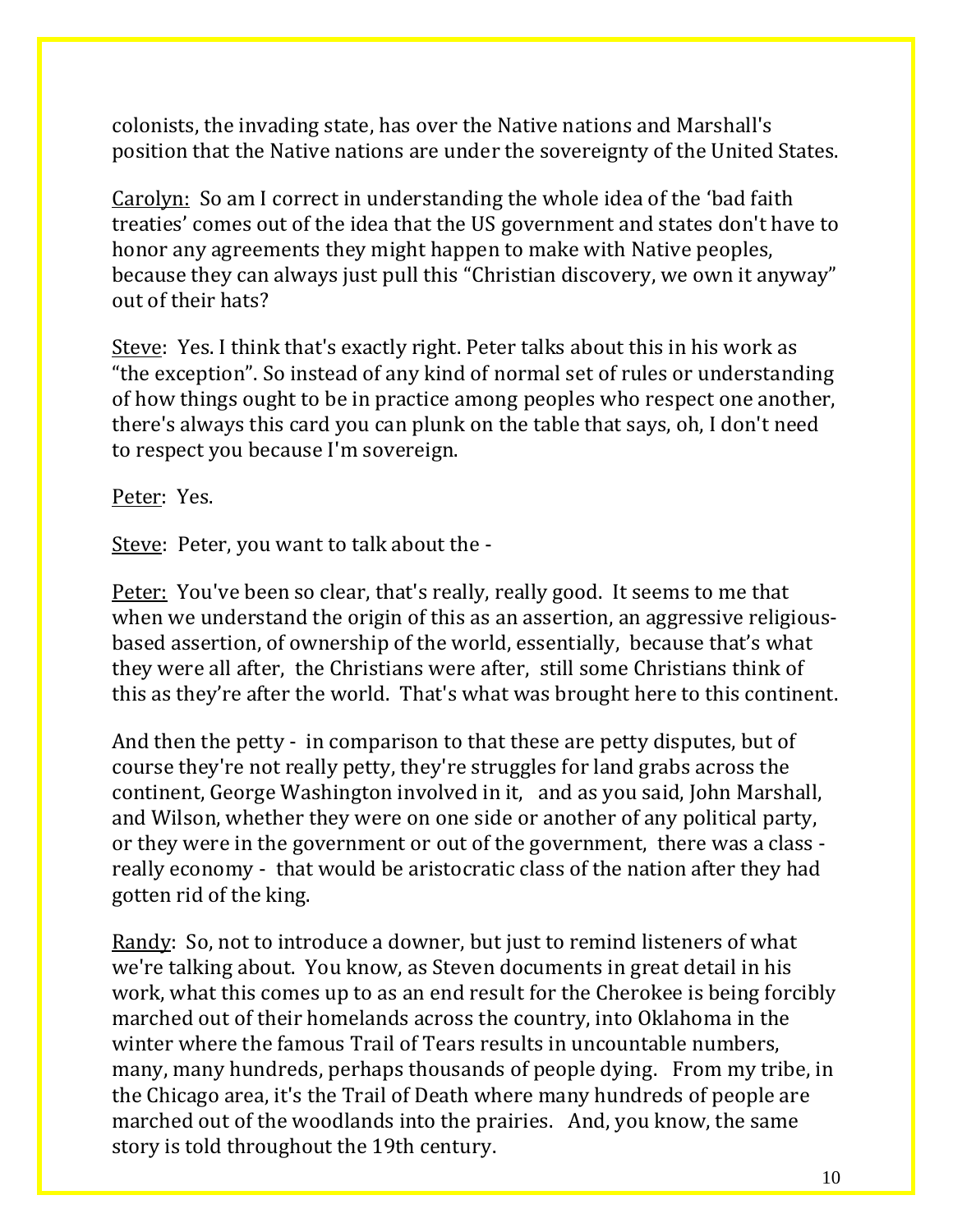In our second program, which we'll get to - this is a bit of a spoiler alert what we'll find is that Natives in US and Canada are still being removed from their territories to put in oil pipelines, to dig it up to find oil, to make hydroelectric dams, so what we're talking about here is not dead, ancient, irrelevant history. It's the foundations of, and I hate to say it, I can't even put it in quotes, you know, legal precedents that become uncriticized and accepted so that mainstream society and greedy people can take the lands of indigenous people and use them as they darn well please.

#### Peter: Yes, absolutely.

Steve: Let me jump in here and pick up on a thread that you mentioned, Randy, which is the numbers of the dead on the Trail of Tears. I think it's important to put this in proportional population terms. There are about 80,000 people who are extirpated from their land in the Trail of Tears, and about 20,000 died, at least. And we have to think about what that means in relation I would say first to the population at the time, and second, what it would mean if it had happened to the American people today. So in relation to the population at the time, the United States at the time was about 13 million people. And you're talking about "removing" - that was the term they used-80,000 people from that territory, that is to say the east of the Mississippi. That would amount in today's terms, relative to the sizes of the populations involved, removing about 2 million people from a nation of 328 million and seeing 400,000 of them die. If you talk about it, in terms of the American people, if they were to go through what the Native nations went through in the 1830s, you're talking about more than 60 million deaths.

Randy: And all of this is in the context of an earlier atrocity, whereby indigenous people were already previously removed from 90% of the land that they occupied when the settlers showed up. And after 90% of their population has been exterminated through military conquest, disease and starvation. So, you know, this is just another example of, again, a trend line. And I - I don't say that to horrify listeners. We have to keep putting this back into the perspective of the longer term trend of what's going on here.

Carolyn: So this puzzle is definitely getting - has taken an upsetting and distressing turn. Stay tuned; we'll be back in a minute with our next segment to see how we can build on it from here. Thank you, Peter and Steve. See you in a minute.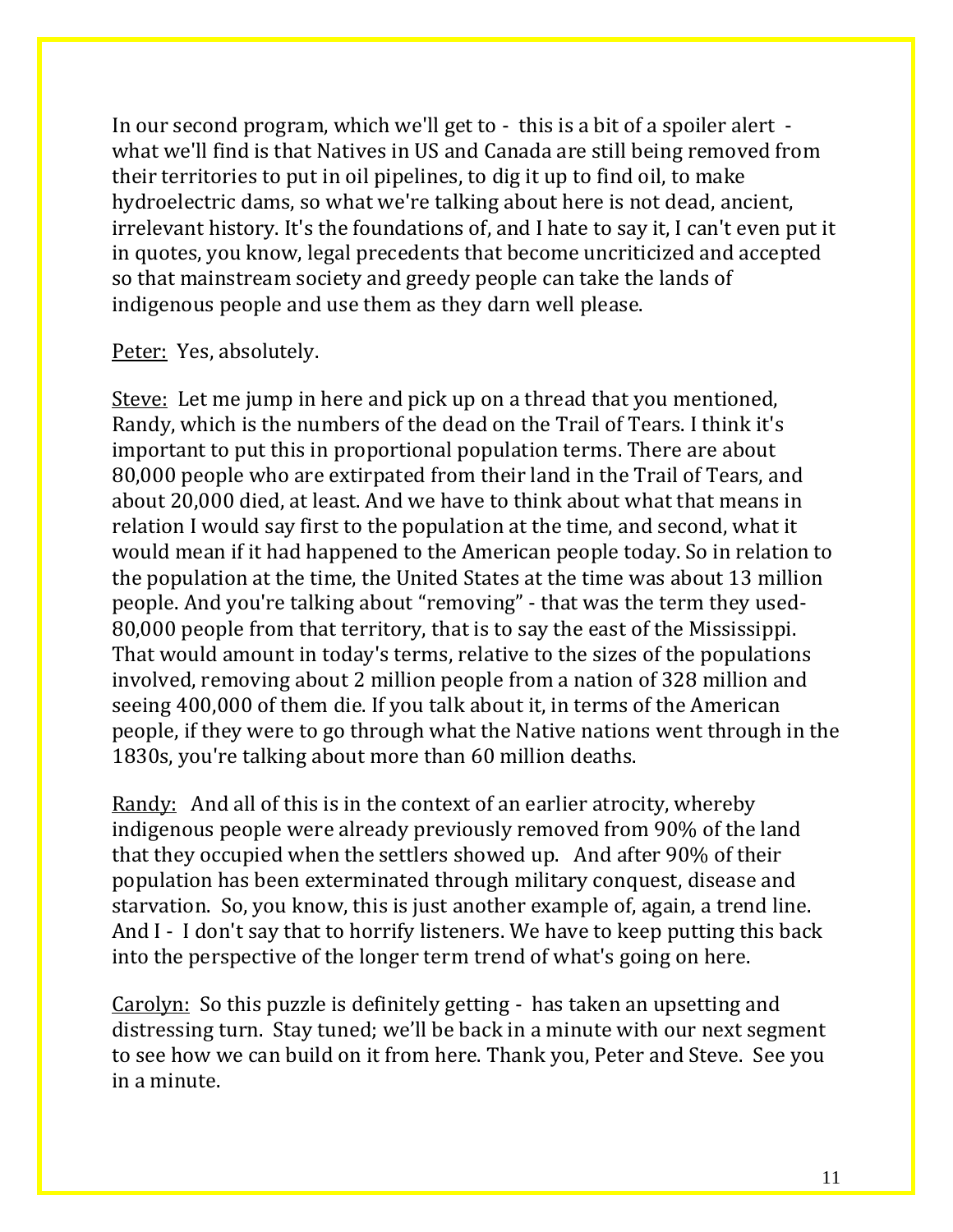## **Segment Three**

Randy: So, welcome back to Indigenous Perspectives. And today, you know, we are examining this very puzzling issue of Indian law and treaties. And once again, we need to back up, take a breath, and explain how it is that this concept of sovereignty both works against *[Indians]* but is using - Indians are using it as a lever back against the Doctrine of Discovery to assert their rights. That, you know, this is by no means a resolved conflict; it's an open ended kind of thing. Who would like to address how this sovereignty issue is the double edged sword cutting both ways currently?

Steve: I'll go into this. I would say that there is one term that has at least two radically different meanings within American law and three legal orders on this continent. The term is tribal sovereignty. And within the context of Native law, tribal sovereignty means the original free and independent existence that the Native nations had before the European invaders arrived.

Within the context of the manufactured law that the Supreme Court has fabricated, tribal sovereignty means whatever the government leaves the Native nations in the way of self-government. And then there's the Constitution of the United States, as it was originally intended by people like James Wilson, who although he was a large land speculator at least had the decency to say the United States has no right over the Native nations, meaning a treaty with a Native nation is binding. And as the Constitution says, is part of the supreme law of the land.

So if we look at the case of Cherokee Nation v. Georgia in 1831, where the Cherokee Nation is trying to prevent the Trail of Tears, is going to the Supreme Court and saying, "We have a treaty with you that says you guarantee this land to us forever. What, what is, what does this mean? Are you, or are you not going to keep your word?"

And there are two Supreme Court justices who dissent from John Marshall's position. John Marshall's position is that the Native nations are completely under the sovereignty and dominion of the United States. Therefore they don't count; treaties with them aren't binding, at least they've got no way into court in order to try and argue on behalf of their rights under these treaties. That's John Marshall's position.

Smith Thompson and Joseph Story say, wait a minute, treaties are the supreme law of the land, these treaties are binding. As a result of these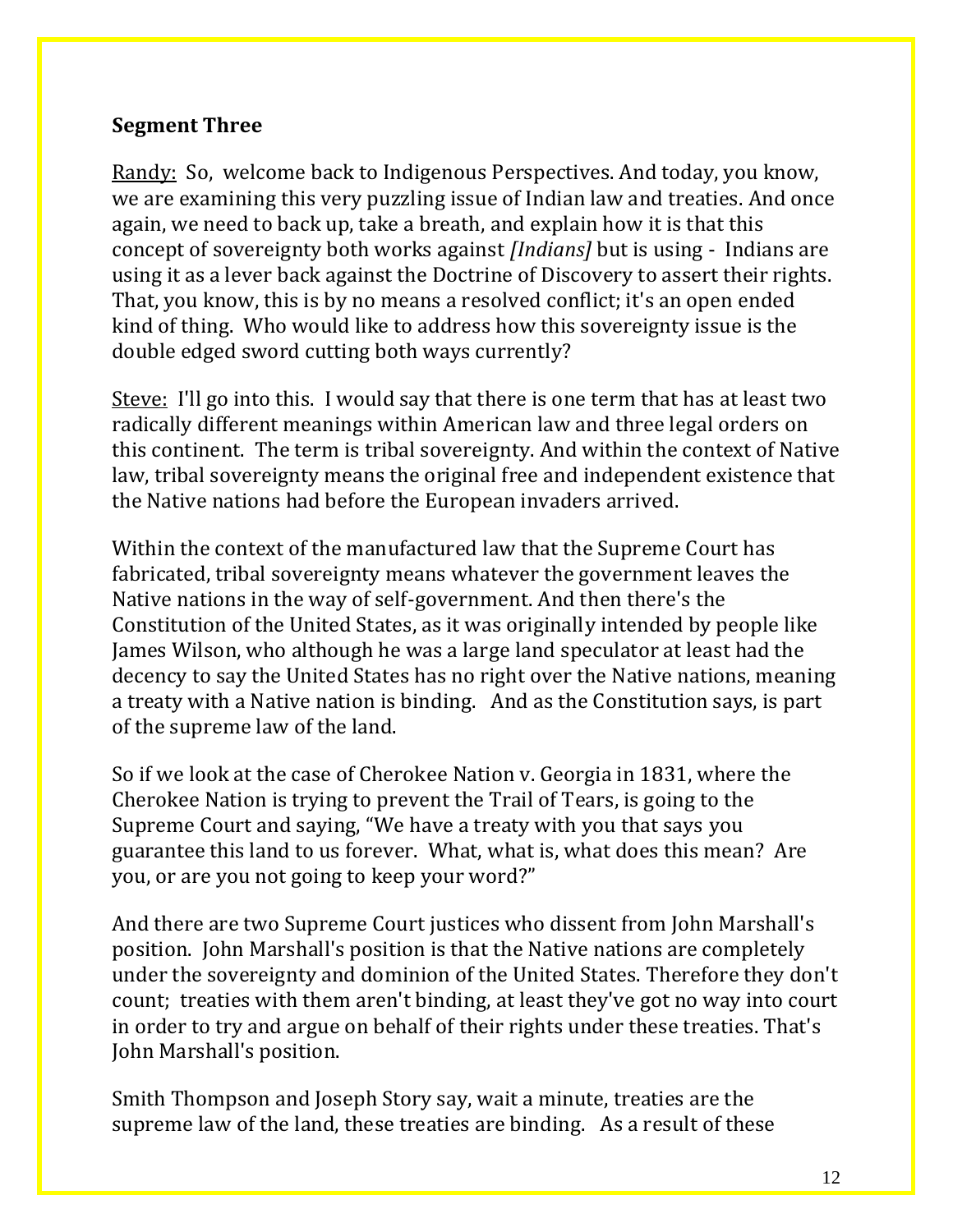treaties we should intervene with an injunction on behalf of the national rights of the Cherokee Nation vis-à-vis the state of Georgia.

So you have different positions with regard to tribal sovereignty, three major positions. I argue that the intention behind the Constitution's position, properly understood, is respect for tribal sovereignty in the way it is understood within Native law. That's what the best understanding of the Constitution is. And that's the understanding that the Supreme Court should return to, rather than this fabricated understanding that's created out of whole cloth, that because of the Doctrine of Christian Discovery, the United States can pull out the sovereignty piece of the puzzle, the sovereignty card, whenever it wants, and trump any treaty.

Peter: Yes, if I can add to that - that's so clear - that the struggle for the understanding of sovereignty as between Native peoples and the United States was going on right from the start, and it's there in the cases, it's there in the documents. I think if we broaden out this, using Randy's puzzle notion, we begin to understand that the concept of sovereignty itself implies struggle. So sovereignty likes to pretend - the sovereign, the sovereign, I'm the boss, I'm the king, I'm the leader - but that's - underneath that claim is a struggle.

So we see it, even in the very beginning of Christian discovery doctrine, when Portugal got the Pope to say, Portugal has basically a sovereign position vis-àvis the African trade in slaves and whatever else Portugal wanted to trade in. And that was because Portugal and Spain were in competition for this. So when it happened to be that the Spanish were the ones who sponsored Christopher Columbus, and then they say, wait a minute, okay, Portugal, you can have Africa. We've got the New World. They went to the Pope. Because the Pope was considered by both Portugal and Spain as being the sovereign of Christendom, the Supreme Pontiff was – is - a title that still sometimes used.

And from that point forward, Christian Discovery begins to be used by all the rest of the Christian kings, France, England, Spain, Portugal, all in competition with each other, for who is going to get the so-called sovereignty over the New World. So it's just the - what we could think of as the accidents of history that finally boiled down to the English on this part of the continent, what we call America today, the English, and then the English being ousted by the colonial people themselves, the colonizers, to have a so-called revolution. And all along the way, the claim of sovereignty and the struggle for sovereignty are being passed along, with one group after another group claiming they have the sovereignty.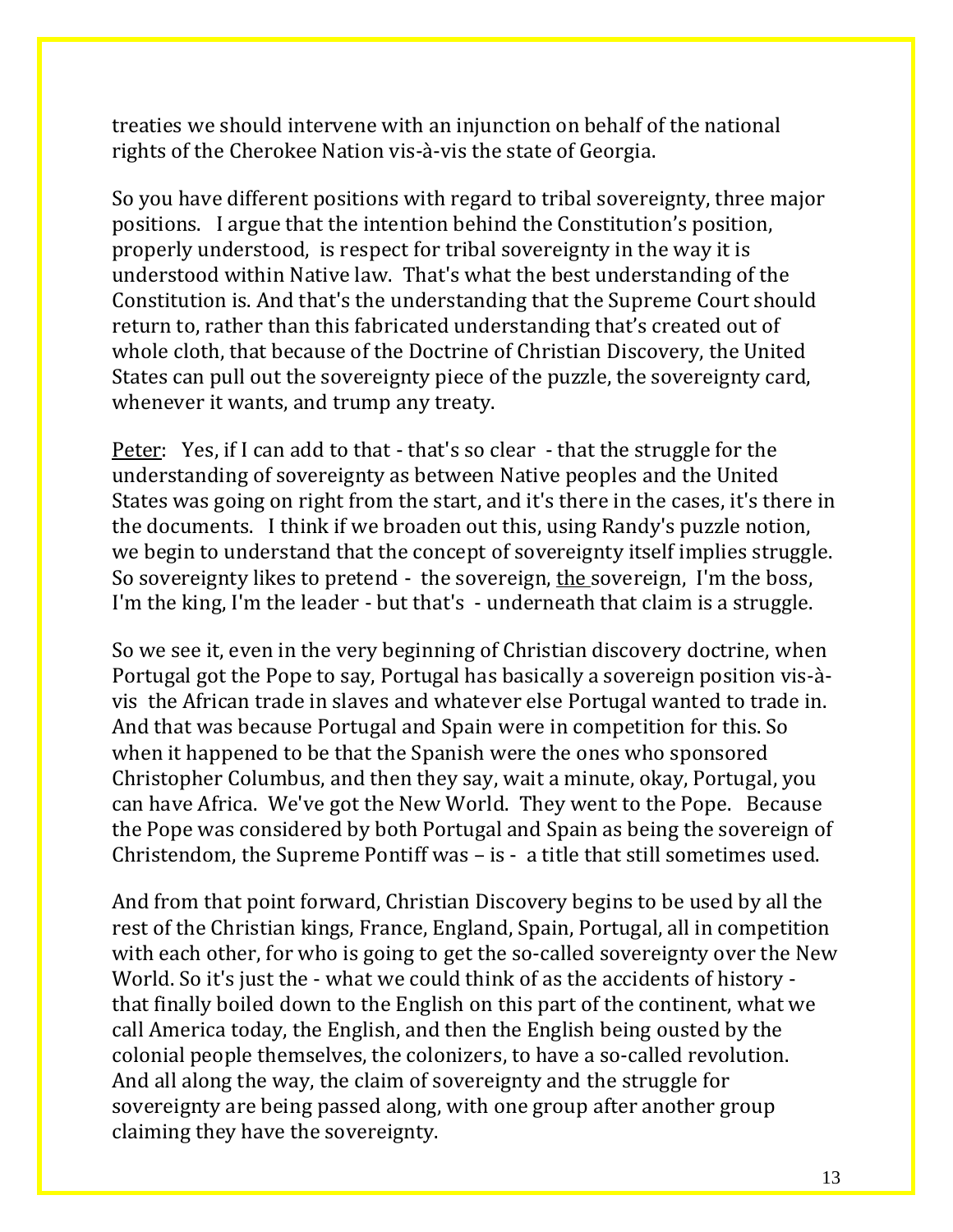So then we bump into the indigenous peoples who are already here. Who as Steve points out - there were many people like Wilson and others, Franklin, who understood, well, these are obviously the sovereigns here. Now that would - that recognition was not - did not please other people like Marshall and George Washington. So they said, no, no, no, that's not sovereignty; we have the sovereignty, we the US. And that struggle persists to today.

And what Federal Indian Law has done is to package that struggle and try to contain the sovereignty movements of Native nations within the framework of Federal Indian law, and prevent them - the Native peoples - from arguing outside that framework. That's the power that is being exercised by courts today. The court says, we will declare the law. And then that's where the Native nations are being told, you have to play in our ballpark and you have to use our puzzle. You can't use your puzzle.

Randy: So, correct me if I'm wrong; I'm - I'm trying to cut through a layer of complexity. Initially the moral justification, if you want to call it that, for the Doctrine of Discovery and dominating indigenous people, was they weren't Christians. Of course, the irony now is that 70% of the people who are having their rights challenged are Christians. So the original moral justification has long since evaporated, but what remains unchallenged, because it has, through precedent and repetition, remained, is the notion of, well, we don't really justify it any longer. We just do it. We just take it. Because we can. Are we looking at a case of right makes might or right makes might? Instead of trying to wrap it in some moral justification, has it become that crude?

Steve: I think so.

Peter: I would just say yes, we can talk about it in the next section a little bit, but yes. Simple answer is yes. It's an assertion. Mike, go ahead, Steve. Sorry!

Steve: I would say yes, but I would qualify it by saying that it's not only vis-àvis the Native peoples, that this claim is made. It's vis-à-vis other European nations and that part of it, I want to get to in the next segment.

Carolyn: Okay. We'll do that in just a minute. Stay tuned everyone. And thanks again, Peter and Steve, see you in a bit.

## **Segment Four**

Carolyn: Welcome back to Indigenous Perspectives for our final segment. We're talking today with Peter d'Errico and Steven Schwartzberg on the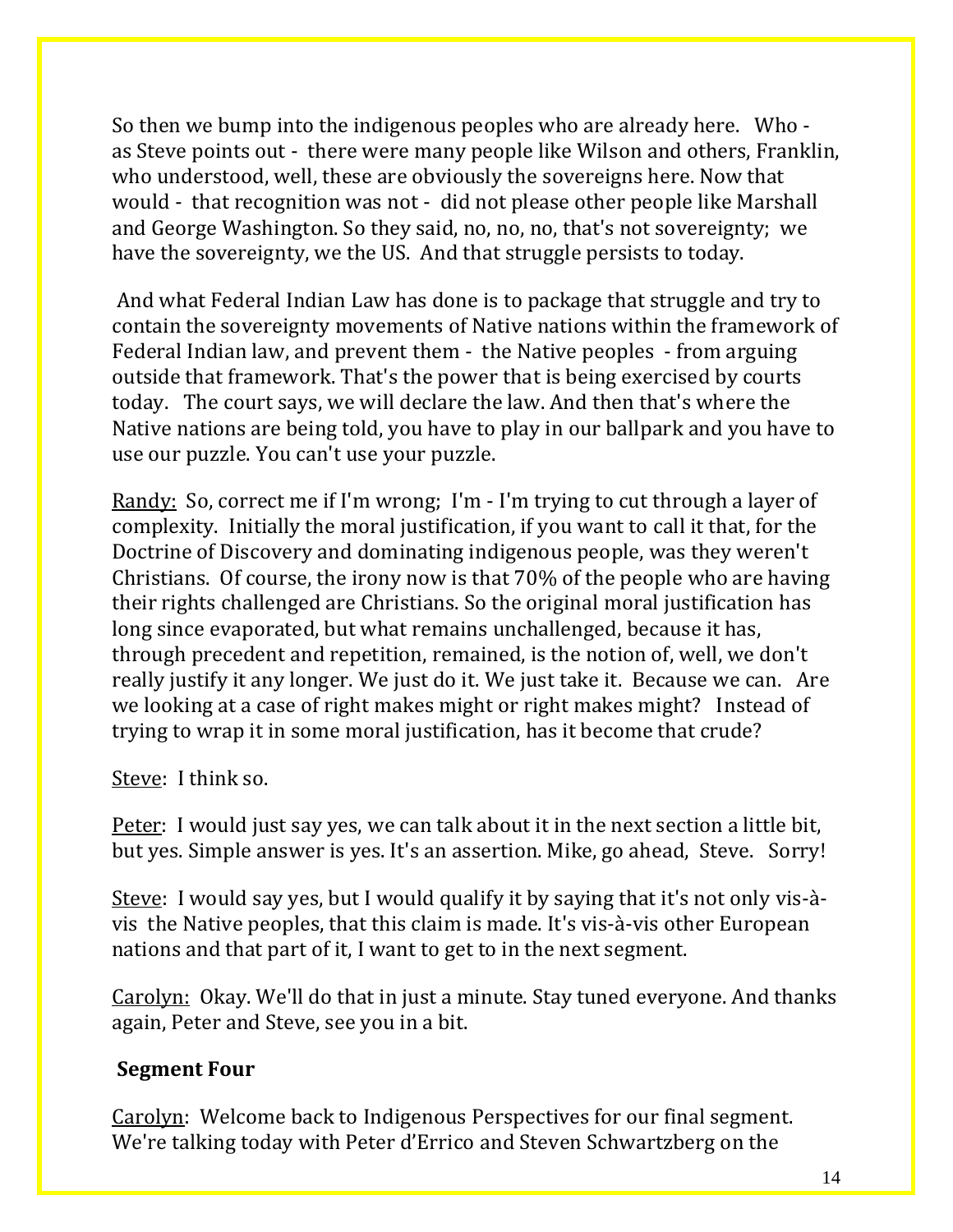whole issue of Indian treaties. And we're going to pick up where we left off, with Steve talking about how other nations, all the European nations, were getting into the struggles for land and territory and justifications. So, Steve?

Steve: Thanks. Yes. I wanted to make a point in relation to Randy's point in our last segment about these rights, that the Native nations could claim now, many of them being Christian. This was true in the 1820s with many of the Cherokee leaders being Christian. And what I want to talk about is John Marshall saying that the Doctrine of Christian Discovery was an agreement among European nations to protect their interests. And he specifically excludes the Native nations from the common good, from the global common. good.

And I want to contrast that with a wonderful book that's just come out by David Graeber and David Wengrow, called "The Dawn of Everything," which is a new history of humanity in which they stress the indigenous critique of Western culture. So they're talking about Jesuit missionaries coming over and encountering *[indigenous]* people in their dialogues, while they're trying to convince them as missionaries, of arguments against the missionaries' position that are eloquent and persuasive to the missionaries. And that they've *[the missionaries]* got to warn people about back home, 'cause they're going to come over and they're not going to know how to cope with these arguments.

So one of the arguments that gets made in this context is that the missionaries note that the Native peoples are very generous with one another, that there's no one who goes hungry within their communities, that there no beggars within their communities. And when these peoples find out that there are lots of beggars in France, they hold it to be a lack of charity on the part of the Europeans, and they condemn us for this roundly.

You have other missionaries who come in and who say that they *[Native peoples]* they behave without any subordination to order and to hierarchy, that they're all free, that their chiefs only have authority in as far as they're eloquent, that no one will do anything when ordered to do so unless they find it pleasing to them.

This contrast between European hierarchy and domination and European selfishness and greed, and the way of life of the Native peoples, was profoundly impactful in Western culture; it's one of the major streams flowing into the Enlightenment. And I like to think that for the future, as the struggle that goes back for centuries continues, the European peoples, the Euro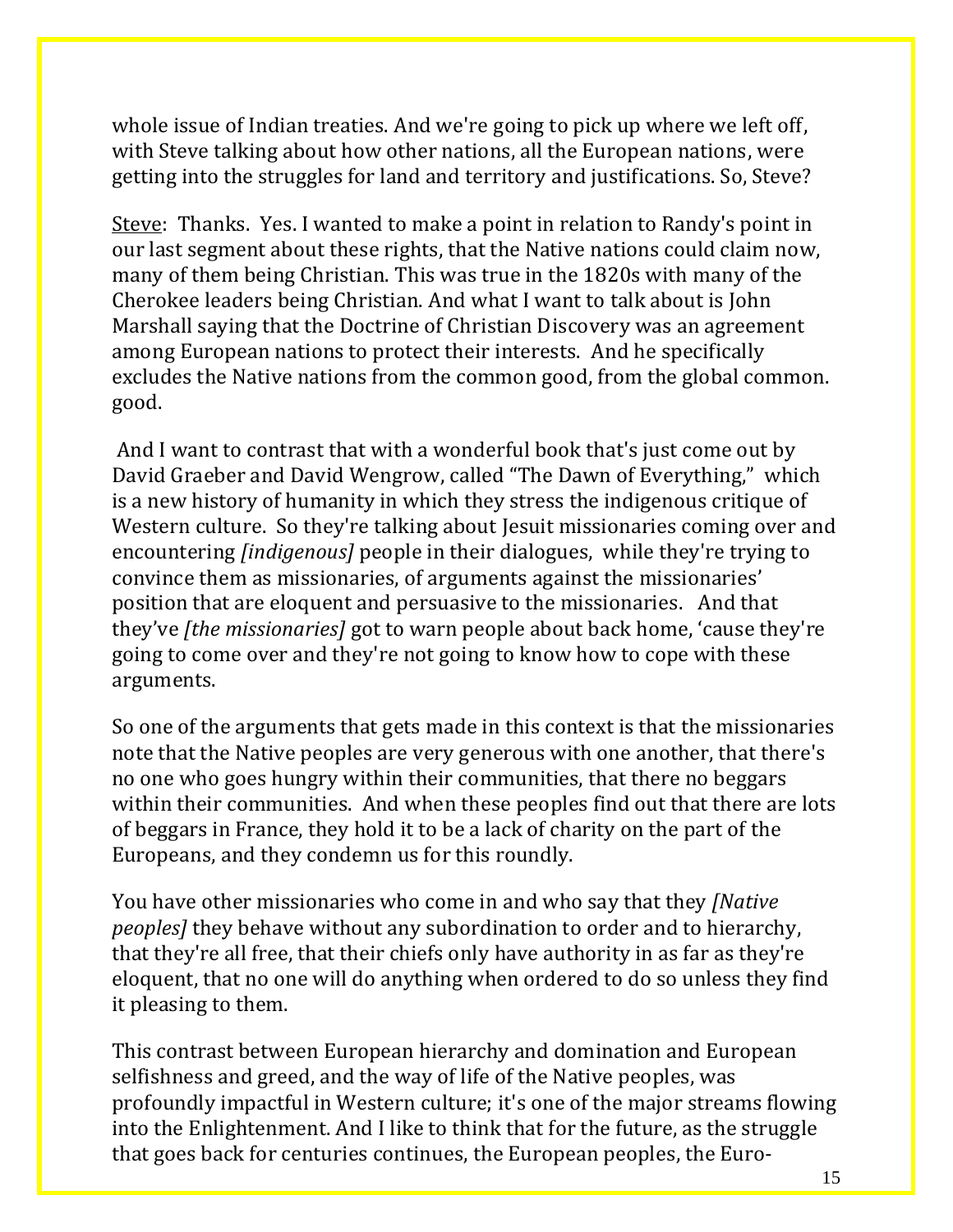Christian peoples as *[Rev. Dr. George ]* "Tink" Tinker calls them, may become more respectful of the indigenous critique, more willing to listen and take in the indigenous critique and to change their approach to the world.

Peter: I think that helps people to understand that when the current ongoing struggles that are articulated by indigenous peoples as sovereignty struggles and as we said earlier, sovereignty is always a question of struggle, it's always a claim and there's always counterclaims - and that what we see going on now among indigenous peoples in this struggle is a struggle for a way of life, if I can put it that way. It's not just a simple jurisdiction thing. You know, there could be a struggle between the state of Massachusetts and the state of Connecticut about who controls some particular, you know, stream of revenue, and they would say, well, the sovereignty of this state and the sovereignty of that state, those are technical questions. That's not the level that we're talking about when we're talking about indigenous sovereignty struggles.

And I think the best current example is what's happening in White Earth right now, the Ojibwe, the litigation that's being conducted in the name of wild rice. And, and just think about that for a minute. Wild rice is understood as a living entity, which of course it is. And as a living entity, as having legal rights. And as a legal right holding entity, it can litigate to protect itself, protect the water it needs, et cetera. So the White Earth case of the Manoomin, as it's said, the wild rice, is a struggle for a way of life, a different way of thinking about who are human beings in this world anyway? What is our relationship to everything else that exists? That's a very different conception from the European Christian conception of life in which the world is resources for development, and that's basically what life is - resources for development to make humans richer in wealth.

So the struggle is a very deep philosophical one at the same time that it's a legal jurisdictional one. And I think that the nations that are conducting these struggles understand that. I don't know that their adversaries understand it, but I also know that a lot of onlookers, perhaps a lot of people listening to this broadcast, understand it. They are seeing that indigenous peoples around the world are offering an ancient, but still viable, way of existence, way of being human. And that the struggles that are going on in courts are struggles to assert that, against the claims that are being made by the nation-states including the United States and Canada and so on.

That's the level at which the sovereignty struggle is playing out. It still is like the mixed up puzzles in the box that we started off with earlier. Randy's image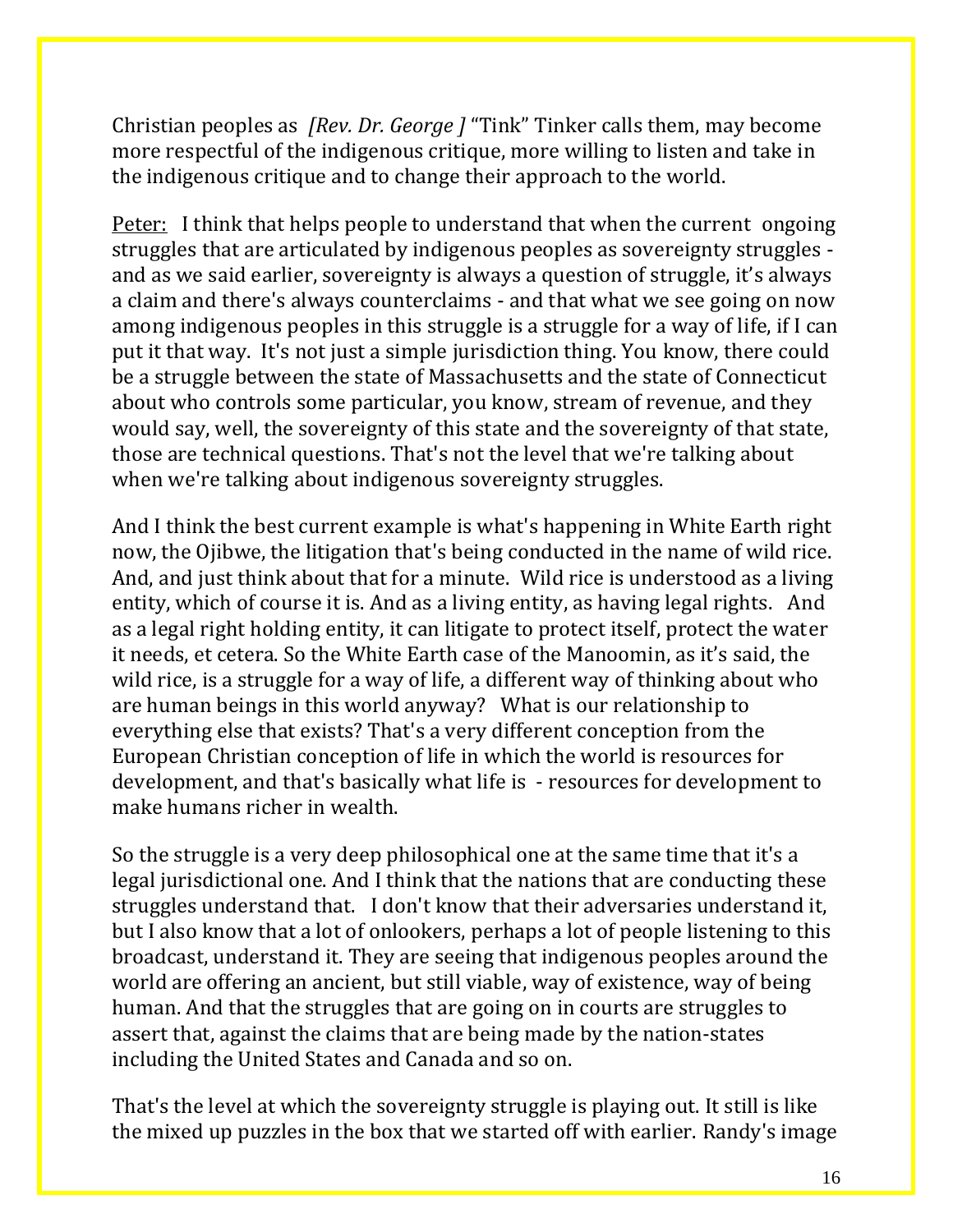of mixed up struggles in the box, but one layer of that, or maybe all of the layers boiling up underneath them, is the power and energy and persistence of indigenous peoples, who are still here, have been here since time immemorial and are saying today, we are still here.

That's what I think the sovereignty struggles are really all about.

Randy: I love the fact that two marvelous gentlemen, who are not by blood indigenous, are delivering the most eloquent moral justification for reassertion of Native sovereignty that I have heard. It's flipping the whole notion of the Doctrine of Discovery on its head. And as Steven pointed out, you know, this Enlightenment *[Note: Randy should more accurately have said "indigenous"]* critique of European culture, I think is boiling to the surface. You know, I - you guys know it, we're all seeing it in the newspapers. You know, there's - there's a sense of moral bankruptcy in our culture. People are talking about the Anthropocene and the end of our, you know, economic and political system; people can get very, very negative. But then they turn to indigenous people and they sense intuitively that there's something there, there's inspiration there – a regrounding in Mother Earth in the very territory that was taken away.

And ironically, after trying to strip these people of their culture and force them to assimilate to European culture, we're having this belated aha moment of maybe we need to rescue them. And maybe we need to rescue our ourselves by giving, not just voice back to indigenous people, but as we can discuss in the next program, actually beginning to rematriate and give back territory directly to indigenous people. And in many cases, buying up land and putting it in trust and then making indigenous people stewards of that land, knowing that they will take better care of it than the people who were grabbing the lands and removing the Cherokee.

So, in our next program, I think we're going to run with some of these ideas. We'll come back to the question of why it is so important that Manoomin is taking the state of Minnesota to court.

And I think we can give both mainstream listeners and indigenous listeners reason for hope as we go forward, that we can break through this puzzling and troubling past.

So we want to close by saying, you know, Migwetch - thank you - to the listeners. I want to thank again Steven Schwartzberg and Peter d'Errico, who